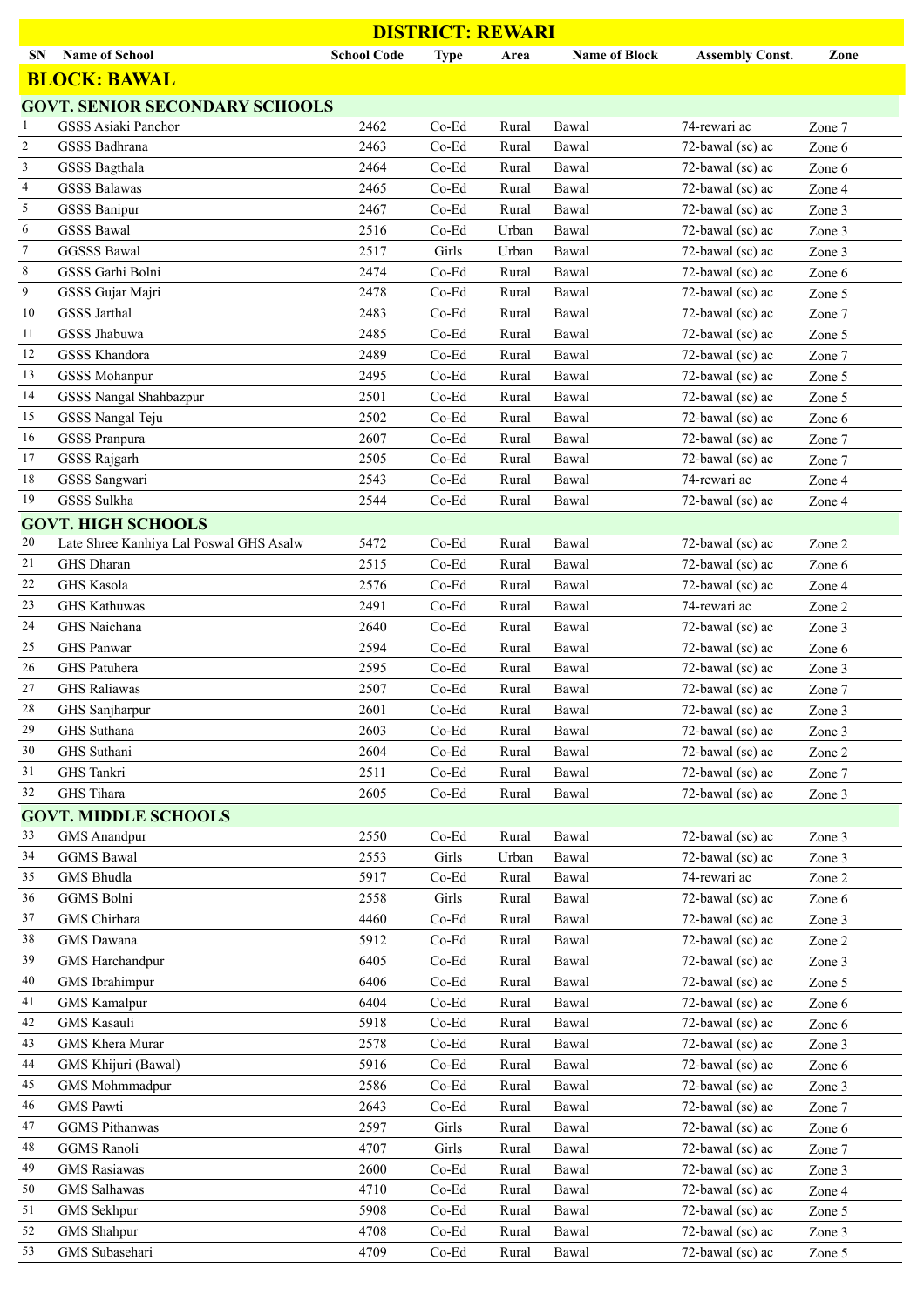| <b>DISTRICT: REWARI</b>  |                                       |                    |             |       |                      |                        |        |  |
|--------------------------|---------------------------------------|--------------------|-------------|-------|----------------------|------------------------|--------|--|
| <b>SN</b>                | <b>Name of School</b>                 | <b>School Code</b> | <b>Type</b> | Area  | <b>Name of Block</b> | <b>Assembly Const.</b> | Zone   |  |
|                          | <b>BLOCK: JATUSANA</b>                |                    |             |       |                      |                        |        |  |
|                          | <b>GOVT. SENIOR SECONDARY SCHOOLS</b> |                    |             |       |                      |                        |        |  |
| 1                        | <b>GSSS Asiaki Gorawas</b>            | 2461               | Co-Ed       | Rural | Jatusana             | 73-kosli ac            | Zone 7 |  |
| $\mathfrak{2}$           | GSSS Berli Khurd                      | 2520               | Co-Ed       | Rural | Jatusana             | 73-kosli ac            | Zone 5 |  |
| 3                        | GSSS Bodia Kamalpur                   | 2519               | Co-Ed       | Rural | Jatusana             | 73-kosli ac            | Zone 2 |  |
| $\overline{\mathcal{L}}$ | GGSSS Dahina                          | 2524               | Girls       | Rural | Jatusana             | 73-kosli ac            | Zone 7 |  |
| 5                        | GSSS Dahina Gohtra Tappa              | 2571               | Co-Ed       | Rural | Jatusana             | 73-kosli ac            | Zone 7 |  |
| 6                        | <b>GSSS Darauli</b>                   | 2471               | Co-Ed       | Rural | Jatusana             | 73-kosli ac            | Zone 6 |  |
| $\tau$                   | GSSS Dehlawas Gulab Pura              | 2473               | Co-Ed       | Rural | Jatusana             | 73-kosli ac            | Zone 7 |  |
| 8                        | GGSSS Gurawara                        | 2525               | Girls       | Rural | Jatusana             | 73-kosli ac            | Zone 7 |  |
| 9                        | <b>GSSS</b> Jatusana                  | 2526               | Co-Ed       | Rural | Jatusana             | 73-kosli ac            | Zone 3 |  |
| 10                       | GSSS Kanhori                          | 2487               | Co-Ed       | Rural | Jatusana             | 73-kosli ac            | Zone 7 |  |
| 11                       | <b>GSSS Kanwali</b>                   | 2528               | Co-Ed       | Rural | Jatusana             | 73-kosli ac            | Zone 7 |  |
| 12                       | GSSS Karawara Manakpur                | 2531               | Co-Ed       | Rural | Jatusana             | 73-kosli ac            | Zone 6 |  |
| 13                       | <b>GSSS Mastapur</b>                  | 2584               | Co-Ed       | Rural | Jatusana             | 73-kosli ac            | Zone 2 |  |
| 14                       | GSSS Motla Kalan                      | 2536               | Co-Ed       | Rural | Jatusana             | 73-kosli ac            | Zone 6 |  |
| 15                       | GSSS Nangal Pathani                   | 2500               | Co-Ed       | Rural | Jatusana             | 73-kosli ac            | Zone 5 |  |
| 16                       | <b>GSSS Palhawas</b>                  | 2503               | Co-Ed       | Rural | Jatusana             | 73-kosli ac            | Zone 7 |  |
| 17                       | GSSS Rohrai                           | 2542               | Co-Ed       | Rural | Jatusana             | 73-kosli ac            | Zone 5 |  |
| 18                       | GSSS Suma Khera                       | 26455              | Co-Ed       | Rural | Jatusana             | 73-kosli ac            | Zone 3 |  |
|                          | <b>GOVT. HIGH SCHOOLS</b>             |                    |             |       |                      |                        |        |  |
| 19                       | GHS Baldhankalan                      | 2466               | Co-Ed       | Rural | Jatusana             | 73-kosli ac            | Zone 5 |  |
| 20                       | GHS Berli Kalan                       | 2554               | Co-Ed       | Rural | Jatusana             | 73-kosli ac            | Zone 3 |  |
| 21                       | GHS Dahina Jainabad                   | 2482               | Co-Ed       | Rural | Jatusana             | 73-kosli ac            | Zone 7 |  |
| 22                       | GHS Dakhora                           | 2565               | Co-Ed       | Rural | Jatusana             | 73-kosli ac            | Zone 7 |  |
| 23                       | GHS Gurawara                          | 2479               | Co-Ed       | Rural | Jatusana             | 73-kosli ac            | Zone 7 |  |
| 24                       | <b>GGHS</b> Jatusana                  | 2575               | Girls       | Rural | Jatusana             | 73-kosli ac            | Zone 3 |  |
| 25                       | <b>GHS</b> Lala                       | 2493               | Co-Ed       | Rural | Jatusana             | 73-kosli ac            | Zone 3 |  |
| 26                       | <b>GHS</b> Lisan                      | 2492               | Co-Ed       | Rural | Jatusana             | 73-kosli ac            | Zone 7 |  |
| 27                       | <b>GHS</b> Mohidinpur                 | 2587               | $Co-Ed$     | Rural | Jatusana             | 73-kosli ac            | Zone 3 |  |
| 28                       | GHS Musepur                           | 2497               | $Co-Ed$     | Rural | Jatusana             | 73-kosli ac            | Zone 3 |  |
| 29                       | GHS Nainsukhpura                      | 2498               | Co-Ed       | Rural | Jatusana             | 73-kosli ac            | Zone 5 |  |
|                          | <b>GOVT. MIDDLE SCHOOLS</b>           |                    |             |       |                      |                        |        |  |
| 30                       | <b>GMS</b> Aulant                     | 4458               | $Co-Ed$     | Rural | Jatusana             | 73-kosli ac            | Zone 7 |  |
| 31                       | GMS Babaroli                          | 2559               | Co-Ed       | Rural | Jatusana             | 73-kosli ac            | Zone 5 |  |
| 32                       | <b>GMS</b> Biharipur                  | 2555               | Co-Ed       | Rural | Jatusana             | 73-kosli ac            | Zone 5 |  |
| 33                       | GMS Bohatwas Bhondu                   | 2556               | Co-Ed       | Rural | Jatusana             | 73-kosli ac            | Zone 3 |  |
| 34                       | GMS Chandanwas                        | 2639               | Co-Ed       | Rural | Jatusana             | 73-kosli ac            | Zone 6 |  |
| 35                       | GMS Choki No. 2                       | 2641               | Co-Ed       | Rural | Jatusana             | 73-kosli ac            | Zone 6 |  |
| 36                       | <b>GMS</b> Dhokia                     | 2569               | Co-Ed       | Rural | Jatusana             | 73-kosli ac            | Zone 6 |  |
| 37                       | GMS Fatehpuri                         | 2572               | Co-Ed       | Rural | Jatusana             | 73-kosli ac            | Zone 6 |  |
| 38                       | GMS Gopalpur Gazi                     | 6407               | $Co-Ed$     | Rural | Jatusana             | 73-kosli ac            | Zone 3 |  |
| 39                       | GMS Kumrodha                          | 6408               | Co-Ed       | Rural | Jatusana             | 73-kosli ac            | Zone 7 |  |
| 40                       | GMS Kushpura                          | 6409               | Co-Ed       | Rural | Jatusana             | 73-kosli ac            | Zone 5 |  |
| 41                       | GMS Mandhiya Khurd                    | 2582               | Co-Ed       | Rural | Jatusana             | 73-kosli ac            | Zone 6 |  |
| 42                       | <b>GMS</b> Maseet                     | 5475               | Co-Ed       | Rural | Jatusana             | 73-kosli ac            | Zone 7 |  |
| 43                       | <b>GGMS Palhawas</b>                  | 2593               | Girls       | Rural | Jatusana             | 73-kosli ac            | Zone 7 |  |
| 44                       | <b>GMS</b> Parkhotampur               | 2599               | Co-Ed       | Rural | Jatusana             | 73-kosli ac            | Zone 3 |  |
| 45                       | <b>GMS</b> Qutubpur Bhujarg           | 7136               | Co-Ed       | Rural | Jatusana             | 73-kosli ac            | Zone 5 |  |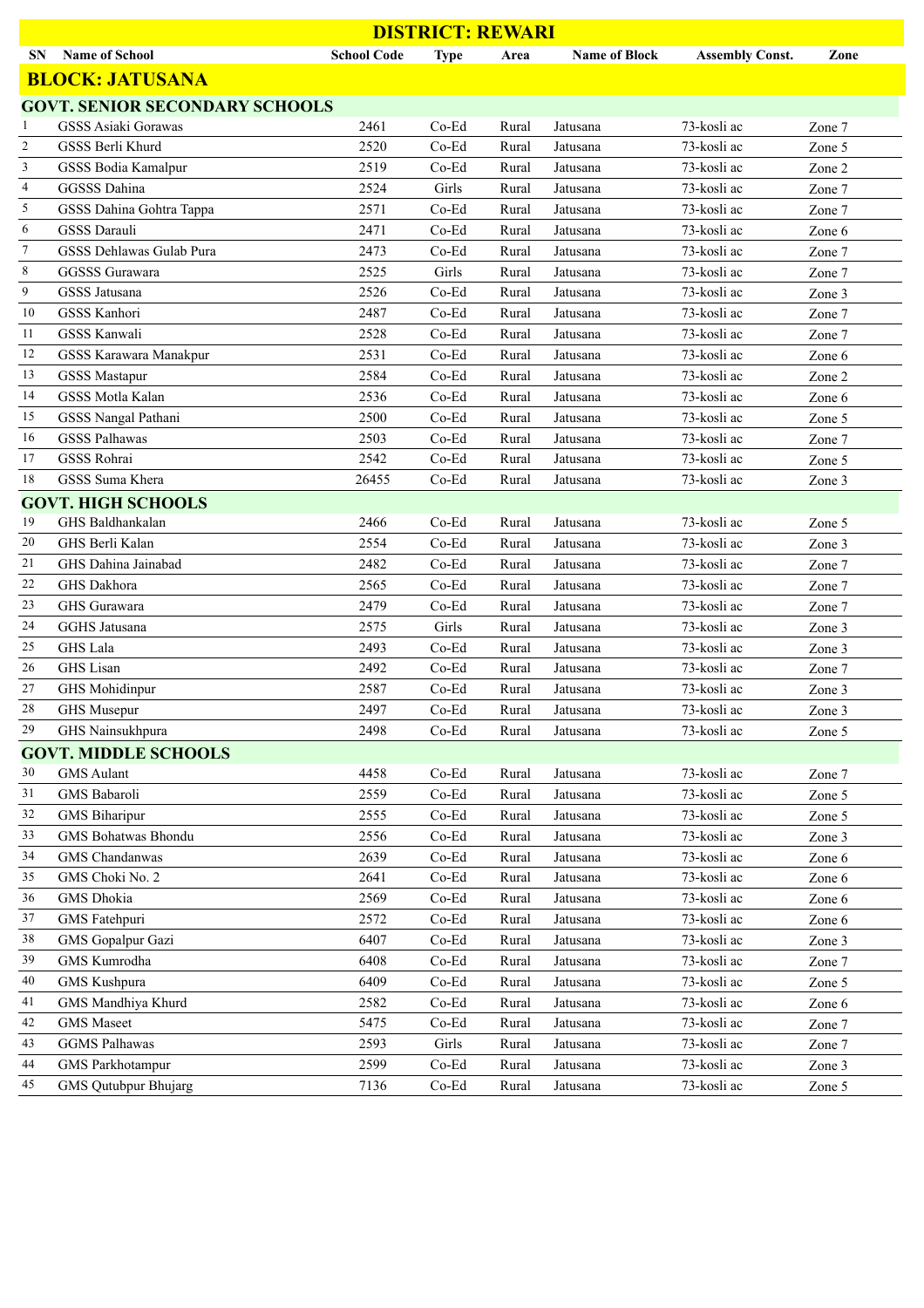| <b>DISTRICT: REWARI</b> |                                        |                    |             |       |                      |                        |        |  |
|-------------------------|----------------------------------------|--------------------|-------------|-------|----------------------|------------------------|--------|--|
| <b>SN</b>               | <b>Name of School</b>                  | <b>School Code</b> | <b>Type</b> | Area  | <b>Name of Block</b> | <b>Assembly Const.</b> | Zone   |  |
|                         | <b>BLOCK: KHOL AT REWARI</b>           |                    |             |       |                      |                        |        |  |
|                         | <b>GOVT. SENIOR SECONDARY SCHOOLS</b>  |                    |             |       |                      |                        |        |  |
| 1                       | <b>GSSS Buroli</b>                     | 2521               | $Co-Ed$     | Rural | Khol at Rewari       | 73-kosli ac            | Zone 7 |  |
| $\overline{c}$          | <b>GSSS Dhawana</b>                    | 2472               | Co-Ed       | Rural | Khol at Rewari       | 73-kosli ac            | Zone 7 |  |
| 3                       | <b>GSSS Khol</b>                       | 2532               | Co-Ed       | Rural | Khol at Rewari       | 72-bawal (sc) ac       | Zone 7 |  |
| 4                       | <b>GSSS Khori</b>                      | 2529               | $Co-Ed$     | Rural | Khol at Rewari       | 72-bawal (sc) ac       | Zone 7 |  |
| 5                       | GSSS Kund                              | 2530               | Co-Ed       | Rural | Khol at Rewari       | 72-bawal (sc) ac       | Zone 7 |  |
| 6                       | GSSS Majra mutsil Bhalkhi              | 2580               | $Co-Ed$     | Rural | Khol at Rewari       | 72-bawal (sc) ac       | Zone 7 |  |
| $\tau$                  | GSSS Mandola                           | 2535               | $Co-Ed$     | Rural | Khol at Rewari       | 73-kosli ac            | Zone 7 |  |
| 8                       | GSSS Mayan                             | 2494               | $Co-Ed$     | Rural | Khol at Rewari       | 72-bawal (sc) ac       | Zone 7 |  |
| $\boldsymbol{9}$        | GSSS Nangal Jamalpur                   | 2591               | Co-Ed       | Rural | Khol at Rewari       | 72-bawal (sc) ac       | Zone 7 |  |
| 10                      | <b>GSSS Nimoth</b>                     | 2590               | Co-Ed       | Rural | Khol at Rewari       | 73-kosli ac            | Zone 7 |  |
| 11                      | <b>GSSS Pali</b>                       | 2539               | Co-Ed       | Rural | Khol at Rewari       | 72-bawal (sc) ac       | Zone 7 |  |
| 12                      | <b>GSSS Pitharawas</b>                 | 2638               | Co-Ed       | Rural | Khol at Rewari       | 72-bawal (sc) ac       | Zone 2 |  |
| 13                      | GSSS Siha                              | 2510               | Co-Ed       | Rural | Khol at Rewari       | 73-kosli ac            | Zone 7 |  |
| 14                      | <b>GSSS Zainabad</b>                   | 2527               | $Co-Ed$     | Rural | Khol at Rewari       | 73-kosli ac            | Zone 7 |  |
|                         | <b>GOVT. HIGH SCHOOLS</b>              |                    |             |       |                      |                        |        |  |
| 15                      | Shaheed Major Rahu Nath Prasad GHS Ahr | 2460               | $Co-Ed$     | Rural | Khol at Rewari       | 72-bawal (sc) ac       | Zone 7 |  |
| 16                      | GHS Basdooda                           | 2644               | Co-Ed       | Rural | Khol at Rewari       | 72-bawal (sc) ac       | Zone 7 |  |
| 17                      | GHS Bass Batori                        | 2552               | $Co-Ed$     | Rural | Khol at Rewari       | 72-bawal (sc) ac       | Zone 7 |  |
| 18                      | GHS Bohatwas Ahir                      | 2468               | Co-Ed       | Rural | Khol at Rewari       | 72-bawal (sc) ac       | Zone 7 |  |
| 19                      | GHS Chimnawas                          | 2562               | Co-Ed       | Rural | Khol at Rewari       | 72-bawal (sc) ac       | Zone 7 |  |
| 20                      | GHS Gothra Tappa Khori                 | 2477               | $Co-Ed$     | Rural | Khol at Rewari       | 72-bawal (sc) ac       | Zone 7 |  |
| 21                      | GHS Mamaria Ahir                       | 2581               | $Co-Ed$     | Rural | Khol at Rewari       | 72-bawal (sc) ac       | Zone 7 |  |
| 22                      | GHS Mundi                              | 2496               | Co-Ed       | Rural | Khol at Rewari       | 73-kosli ac            | Zone 4 |  |
| 23                      | GHS Punsika                            | 2504               | Co-Ed       | Rural | Khol at Rewari       | 72-bawal (sc) ac       | Zone 7 |  |
| 24                      | GHS Teent                              | 2514               | Co-Ed       | Rural | Khol at Rewari       | 72-bawal (sc) ac       | Zone 7 |  |
|                         | <b>GOVT. MIDDLE SCHOOLS</b>            |                    |             |       |                      |                        |        |  |
| 25                      | GMS Balwari                            | 2551               | Co-Ed       | Rural | Khol at Rewari       | 72-bawal (sc) ac       | Zone 7 |  |
| 26                      | GMS Bawana Gujjar                      | 5919               | Co-Ed       | Rural | Khol at Rewari       | 72-bawal (sc) ac       | Zone 7 |  |
| $27\,$                  | GMS Bhalki                             | 5473               | $Co-Ed$     | Rural | Khol at Rewari       | 72-bawal (sc) ac       | Zone 7 |  |
| 28                      | GMS Bohka                              | 2557               | Co-Ed       | Rural | Khol at Rewari       | 73-kosli ac            | Zone 7 |  |
| 29                      | GMS Chitadungra                        | 2563               | $Co-Ed$     | Rural | Khol at Rewari       | 72-bawal (sc) ac       | Zone 7 |  |
| 30                      | <b>GMS</b> Dhamlawas                   | 2566               | Co-Ed       | Rural | Khol at Rewari       | 72-bawal (sc) ac       | Zone 2 |  |
| 31                      | GMS Dhani Bad                          | 6411               | $Co-Ed$     | Rural | Khol at Rewari       | 73-kosli ac            | Zone 7 |  |
| 32                      | GMS Dhani Kolana                       | 2567               | Co-Ed       | Rural | Khol at Rewari       | 72-bawal (sc) ac       | Zone 7 |  |
| 33                      | <b>GMS</b> Khaleta                     | 2577               | $Co-Ed$     | Rural | Khol at Rewari       | 72-bawal (sc) ac       | Zone 7 |  |
| 34                      | <b>GMS</b> Kundal                      | 4705               | $Co-Ed$     | Rural | Khol at Rewari       | 72-bawal (sc) ac       | Zone 7 |  |
| 35                      | GMS Luhana                             | 2579               | $Co-Ed$     | Rural | Khol at Rewari       | 72-bawal (sc) ac       | Zone 7 |  |
| 36                      | GMS Mamria Aasampur                    | 4706               | Co-Ed       | Rural | Khol at Rewari       | 72-bawal (sc) ac       | Zone 7 |  |
| 37                      | GGMS Mandola                           | 2588               | Girls       | Rural | Khol at Rewari       | 73-kosli ac            | Zone 7 |  |
| 38                      | GGMS Manethi                           | 2583               | Girls       | Rural | Khol at Rewari       | 72-bawal (sc) ac       | Zone 7 |  |
| 39                      | GMS Nandha                             | 2592               | Co-Ed       | Rural | Khol at Rewari       | 72-bawal (sc) ac       | Zone 7 |  |
| 40                      | <b>GMS</b> Padla                       | 6410               | Co-Ed       | Rural | Khol at Rewari       | 72-bawal (sc) ac       | Zone 7 |  |
| 41                      | GMS Pranpura Gopalpura                 | 2598               | Co-Ed       | Rural | Khol at Rewari       | 72-bawal (sc) ac       | Zone 7 |  |
| 42                      | GMS Rajpura Istmurar                   | 2642               | $Co-Ed$     | Rural | Khol at Rewari       | 72-bawal (sc) ac       | Zone 7 |  |
| 43                      | <b>GMS</b> Roliawas                    | 5465               | Co-Ed       | Rural | Khol at Rewari       | 73-kosli ac            | Zone 7 |  |
| 44                      | GMS Sundroj                            | 2602               | Co-Ed       | Rural | Khol at Rewari       | 72-bawal (sc) ac       | Zone 2 |  |
| 45                      | GMS Uncha                              | 4462               | $Co-Ed$     | Rural | Khol at Rewari       | 73-kosli ac            | Zone 7 |  |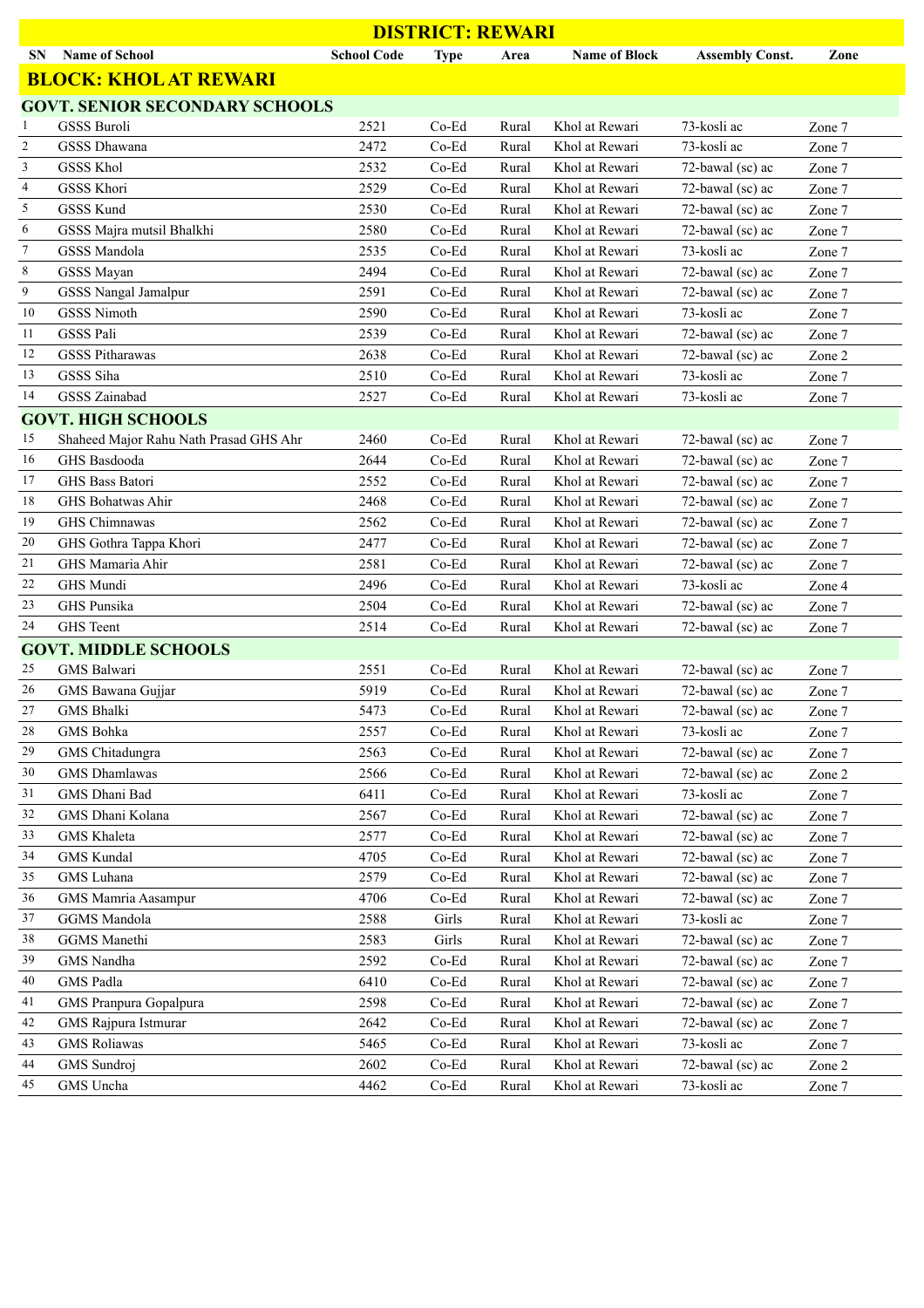|                | <b>DISTRICT: REWARI</b>               |                    |             |       |                      |                        |        |  |  |
|----------------|---------------------------------------|--------------------|-------------|-------|----------------------|------------------------|--------|--|--|
| <b>SN</b>      | <b>Name of School</b>                 | <b>School Code</b> | <b>Type</b> | Area  | <b>Name of Block</b> | <b>Assembly Const.</b> | Zone   |  |  |
|                | <b>BLOCK: NAHAR</b>                   |                    |             |       |                      |                        |        |  |  |
|                | <b>GOVT. SENIOR SECONDARY SCHOOLS</b> |                    |             |       |                      |                        |        |  |  |
| 1              | <b>GSSS Bawwa</b>                     | 2611               | $Co-Ed$     | Rural | Nahar                | 73-kosli ac            | Zone 6 |  |  |
| $\overline{c}$ | <b>GSSS Bhakli</b>                    | 2609               | $Co-Ed$     | Rural | Nahar                | 73-kosli ac            | Zone 5 |  |  |
| 3              | Babu Balmukand Gupta GSSS Gudiani     | 2613               | Co-Ed       | Rural | Nahar                | 73-kosli ac            | Zone 7 |  |  |
| 4              | GSSS Gugodh                           | 2627               | Co-Ed       | Rural | Nahar                | 73-kosli ac            | Zone 6 |  |  |
| 5              | GSSS Jhal                             | 2615               | Co-Ed       | Rural | Nahar                | 73-kosli ac            | Zone 3 |  |  |
| 6              | GSSS Jharodha                         | 2549               | Co-Ed       | Rural | Nahar                | 73-kosli ac            | Zone 5 |  |  |
| 7              | GSSS Juddi                            | 2614               | Co-Ed       | Rural | Nahar                | 73-kosli ac            | Zone 3 |  |  |
| 8              | <b>GSSS Karoli</b>                    | 2616               | Co-Ed       | Rural | Nahar                | 73-kosli ac            | Zone 5 |  |  |
| 9              | <b>GSSS Kosli</b>                     | 2546               | Co-Ed       | Rural | Nahar                | 73-kosli ac            | Zone 5 |  |  |
| 10             | <b>GGSSS Kosli</b>                    | 2547               | Girls       | Rural | Nahar                | 73-kosli ac            | Zone 5 |  |  |
| 11             | <b>GSSS Lilodh</b>                    | 2617               | Co-Ed       | Rural | Nahar                | 73-kosli ac            | Zone 5 |  |  |
| 12             | GSSS Lookhi                           | 2619               | Co-Ed       | Rural | Nahar                | 73-kosli ac            | Zone 3 |  |  |
| 13             | <b>GSSS Lula Ahir</b>                 | 2618               | Co-Ed       | Rural | Nahar                | 73-kosli ac            | Zone 5 |  |  |
| 14             | <b>GSSS Nahar</b>                     | 2548               | Co-Ed       | Rural | Nahar                | 73-kosli ac            | Zone 3 |  |  |
| 15             | <b>GSSS Nehrugarh</b>                 | 2620               | $Co-Ed$     | Rural | Nahar                | 73-kosli ac            | Zone 3 |  |  |
| 16             | <b>GSSS Rattanthal</b>                | 2621               | Co-Ed       | Rural | Nahar                | 73-kosli ac            | Zone 7 |  |  |
|                | <b>GOVT. HIGH SCHOOLS</b>             |                    |             |       |                      |                        |        |  |  |
| 17             | <b>GGHS Bawwa</b>                     | 2612               | Girls       | Rural | Nahar                | 73-kosli ac            | Zone 6 |  |  |
| 18             | GHS Bhurthala                         | 2610               | Co-Ed       | Rural | Nahar                | 73-kosli ac            | Zone 6 |  |  |
| 19             | GHS Bisoha                            | 2624               | Co-Ed       | Rural | Nahar                | 73-kosli ac            | Zone 5 |  |  |
| 20             | GGHS Gudiani                          | 2626               | Girls       | Rural | Nahar                | 73-kosli ac            | Zone 7 |  |  |
| 21             | GHS Jholri                            | 2628               | Co-Ed       | Rural | Nahar                | 73-kosli ac            | Zone 5 |  |  |
| 22             | <b>GHS Kanharwas</b>                  | 2629               | Co-Ed       | Rural | Nahar                | 73-kosli ac            | Zone 6 |  |  |
| 23             | GHS Koharar                           | 2630               | Co-Ed       | Rural | Nahar                | 73-kosli ac            | Zone 3 |  |  |
| 24             | <b>GHS</b> Sadat Nagar                | 2634               | Co-Ed       | Rural | Nahar                | 73-kosli ac            | Zone 5 |  |  |
| 25             | GHS Shyam Nagar                       | 2633               | Co-Ed       | Rural | Nahar                | 73-kosli ac            | Zone 6 |  |  |
| 26             | GHS Sudhrana                          | 2632               | $Co-Ed$     | Rural | Nahar                | 73-kosli ac            | Zone 5 |  |  |
| 27             | GHS Surehli                           | 2622               | Co-Ed       | Rural | Nahar                | 73-kosli ac            | Zone 5 |  |  |
| 28             | GHS Tumna                             | 2623               | Co-Ed       | Rural | Nahar                | 73-kosli ac            | Zone 7 |  |  |
| 29             | GHS Ushmapur                          | 2635               | Co-Ed       | Rural | Nahar                | 73-kosli ac            | Zone 7 |  |  |
|                | <b>GOVT. MIDDLE SCHOOLS</b>           |                    |             |       |                      |                        |        |  |  |
| 30             | GMS Bahala                            | 2625               | $Co-Ed$     | Rural | Nahar                | 73-kosli ac            | Zone 6 |  |  |
| 31             | <b>GMS</b> Bairampur                  | 5913               | Co-Ed       | Rural | Nahar                | 73-kosli ac            | Zone 7 |  |  |
| 32             | GMS Bharangi                          | 5479               | $Co-Ed$     | Rural | Nahar                | 73-kosli ac            | Zone 3 |  |  |
| 33             | GMS Chhawwa                           | 4463               | Co-Ed       | Rural | Nahar                | 73-kosli ac            | Zone 6 |  |  |
| 34             | <b>GMS</b> Gujarwas                   | 6412               | Co-Ed       | Rural | Nahar                | 73-kosli ac            | Zone 3 |  |  |
| 35             | GMS Jakhala                           | 5914               | Co-Ed       | Rural | Nahar                | 73-kosli ac            | Zone 7 |  |  |
| 36             | GMS Kheri                             | 4019               | Co-Ed       | Rural | Nahar                | 73-kosli ac            | Zone 5 |  |  |
| 37             | <b>GGMS Lukhi</b>                     | 6413               | Girls       | Rural | Nahar                | 73-kosli ac            | Zone 3 |  |  |
| 38             | GMS Naya Gaon (Nahar)                 | 4464               | Co-Ed       | Rural | Nahar                | 73-kosli ac            | Zone 5 |  |  |
| 39             | <b>GMS</b> Surkhpur                   | 4457               | Co-Ed       | Rural | Nahar                | 73-kosli ac            | Zone 7 |  |  |
| $40\,$         | <b>GGMS</b> Zahidpur                  | 2631               | Girls       | Rural | Nahar                | 73-kosli ac            | Zone 6 |  |  |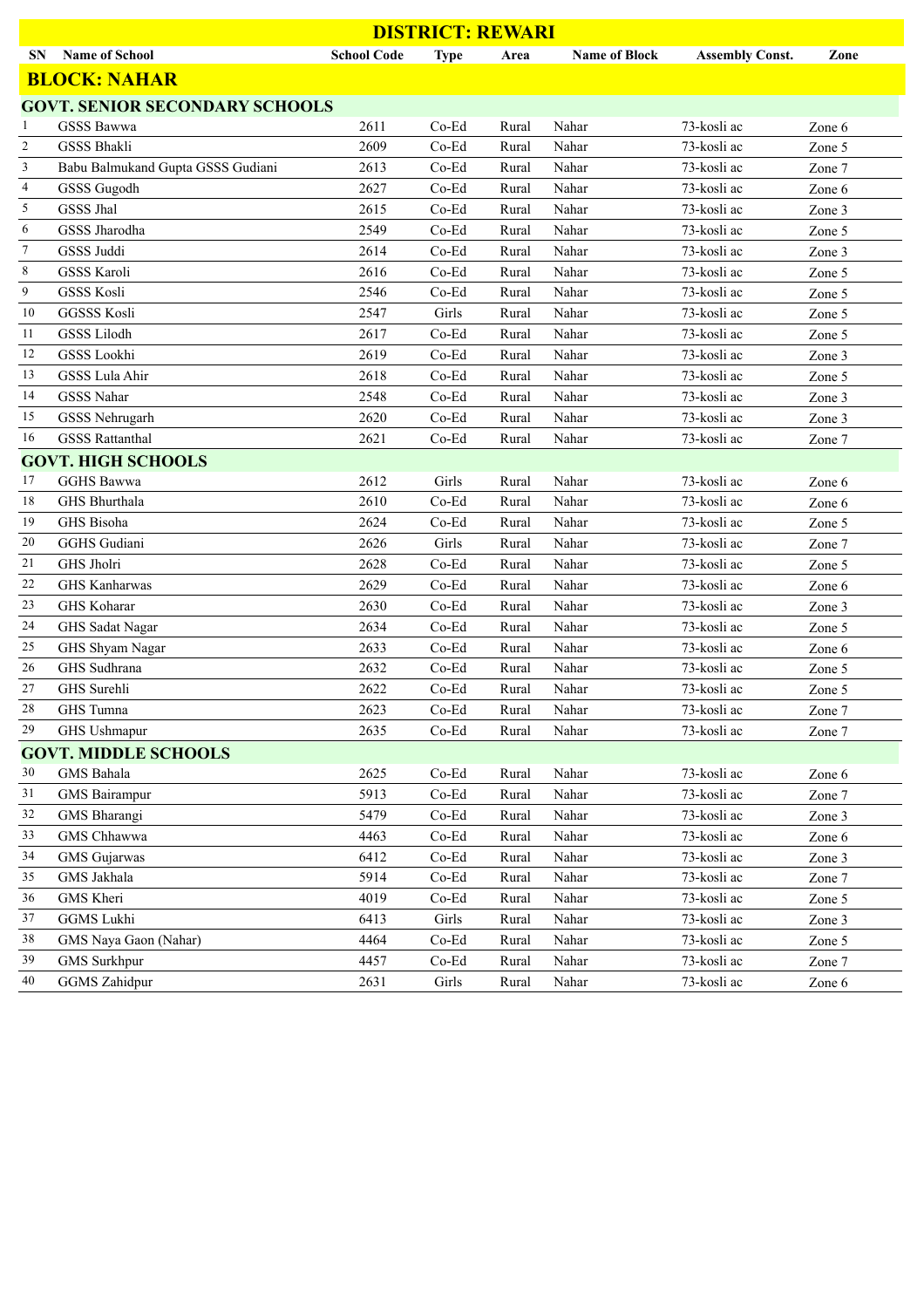|                | <b>DISTRICT: REWARI</b>                                  |                    |                  |                |                      |                                  |        |  |  |
|----------------|----------------------------------------------------------|--------------------|------------------|----------------|----------------------|----------------------------------|--------|--|--|
| SN             | <b>Name of School</b>                                    | <b>School Code</b> | <b>Type</b>      | Area           | <b>Name of Block</b> | <b>Assembly Const.</b>           | Zone   |  |  |
|                | <b>BLOCK: REWARI</b>                                     |                    |                  |                |                      |                                  |        |  |  |
|                | <b>GOVT. SENIOR SECONDARY SCHOOLS</b>                    |                    |                  |                |                      |                                  |        |  |  |
| 1              | <b>GSSS Akera</b>                                        | 5915               | $Co-Ed$          | Rural          | Rewari               | 74-rewari ac                     | Zone 7 |  |  |
| $\overline{c}$ | <b>GSSS Bharawas</b>                                     | 2469               | Co-Ed            | Rural          | Rewari               | 72-bawal (sc) ac                 | Zone 2 |  |  |
| 3              | <b>GSSS Bhudpur</b>                                      | 2518               | Co-Ed            | Rural          | Rewari               | 74-rewari ac                     | Zone 2 |  |  |
| 4              | <b>GSSS Bikaner</b>                                      | 2522               | Co-Ed            | Rural          | Rewari               | 74-rewari ac                     | Zone 2 |  |  |
| 5              | Shaheed Mangtu Ram GSSS Bithwana                         | 2470               | Co-Ed            | Rural          | Rewari               | 72-bawal (sc) ac                 | Zone 2 |  |  |
| 6              | GGSSS Dharuhera                                          | 2523               | Girls            | Urban          | Rewari               | 74-rewari ac                     | Zone 4 |  |  |
| $\tau$         | GSSS Dharuhera                                           | 2637               | Co-Ed            | Urban          | Rewari               | 74-rewari ac                     | Zone 4 |  |  |
| 8              | <b>GSSS</b> Gokalgarh                                    | 2476               | Co-Ed            | Rural          | Rewari               | 74-rewari ac                     | Zone 2 |  |  |
| 9              | GSSS Gujar Ghatal                                        | 2573               | Co-Ed            | Rural          | Rewari               | 74-rewari ac                     | Zone 7 |  |  |
| 10             | GSSS Hansaka                                             | 2480               | Co-Ed            | Rural          | Rewari               | 74-rewari ac                     | Zone 2 |  |  |
| 11             | GSSS Jadra                                               | 2481               | Co-Ed            | Rural          | Rewari               | 73-kosli ac                      | Zone 2 |  |  |
| 12             | GSSS Kakoria                                             | 2486               | Co-Ed            | Rural          | Rewari               | 74-rewari ac                     | Zone 2 |  |  |
| 13             | <b>GSSS Kapriwas</b>                                     | 2488               | Co-Ed            | Rural          | Rewari               | 74-rewari ac                     | Zone 4 |  |  |
| 14             | <b>GSSS Karnawas</b>                                     | 2533               | Co-Ed            | Rural          | Rewari               | 72-bawal (sc) ac                 | Zone 2 |  |  |
| 15             | GSSS Kharkhara                                           | 2490               | Co-Ed            | Rural          | Rewari               | 72-bawal (sc) ac                 | Zone 7 |  |  |
| 16             | GSSS Maheshwari                                          | 2589               | $Co-Ed$          | Rural          | Rewari               | 74-rewari ac                     | Zone 7 |  |  |
| 17             | GSSS Majra Sheoraj                                       | 2608               | Co-Ed            | Rural          | Rewari               | 74-rewari ac                     | Zone 2 |  |  |
| 18             | GSSS Masani                                              | 2534               | Co-Ed            | Rural          | Rewari               | 74-rewari ac                     | Zone 2 |  |  |
| 19             | GSSS Nand Ram Pur Bass                                   | 2538               | Co-Ed            | Rural          | Rewari               | 74-rewari ac                     | Zone 7 |  |  |
| 20             | GSSS Nangli Godha                                        | 2537               | Co-Ed            | Rural          | Rewari               | 72-bawal (sc) ac                 | Zone 2 |  |  |
| 21             | GSSS Rewari                                              | 2540               | Co-Ed            | Urban          | Rewari               | 74-rewari ac                     | Zone 1 |  |  |
| 22             | <b>GGSSS Rewari</b>                                      | 2541               | Girls            | Urban          | Rewari               | 74-rewari ac                     | Zone 1 |  |  |
| 23<br>24       | GSSS Shahbajpur Padaiwas                                 | 2509               | Co-Ed            | Rural          | Rewari               | 74-rewari ac                     | Zone 2 |  |  |
|                | <b>GSSS Sharanwas</b>                                    | 2508               | Co-Ed            | Rural          | Rewari               | 72-bawal (sc) ac<br>74-rewari ac | Zone 2 |  |  |
| 25<br>26       | <b>GMSSSS Tatarpur Istmurar</b><br><b>GSSS Turkiawas</b> | 2545<br>2513       | $Co-Ed$<br>Co-Ed | Rural<br>Rural | Rewari<br>Rewari     | 74-rewari ac                     | Zone 7 |  |  |
|                | <b>GOVT. HIGH SCHOOLS</b>                                |                    |                  |                |                      |                                  | Zone 7 |  |  |
| 27             | GHS Chillhar                                             | 2560               | Co-Ed            | Rural          | Rewari               | 74-rewari ac                     | Zone 7 |  |  |
| 28             | GHS Gokalpur Kumbhawas                                   | 2475               | $Co-Ed$          | Rural          | Rewari               | 74-rewari ac                     | Zone 7 |  |  |
| 29             | GHS Jaitpur                                              | 2574               | $Co-Ed$          | Rural          | Rewari               | 74-rewari ac                     | Zone 7 |  |  |
| 30             | GHS Jant                                                 | 2484               | Co-Ed            | Rural          | Rewari               | 74-rewari ac                     | Zone 7 |  |  |
| 31             | GHS Khatawali                                            | 5470               | Co-Ed            | Rural          | Rewari               | 74-rewari ac                     | Zone 7 |  |  |
| 32             | GHS Meerpur                                              | 2585               | Co-Ed            | Rural          | Rewari               | 74-rewari ac                     | Zone 7 |  |  |
| 33             | GHS Nikhari                                              | 2499               | $Co-Ed$          | Rural          | Rewari               | 74-rewari ac                     | Zone 4 |  |  |
| 34             | GHS Ramgarh Bhagwan Pur                                  | 2506               | $Co-Ed$          | Rural          | Rewari               | 74-rewari ac                     | Zone 2 |  |  |
| 35             | GHS Tatarpur Khalsa                                      | 2512               | $Co-Ed$          | Rural          | Rewari               | 72-bawal (sc) ac                 | Zone 7 |  |  |
|                | <b>GOVT. MIDDLE SCHOOLS</b>                              |                    |                  |                |                      |                                  |        |  |  |
| 36             | GMS Balawas Ahir                                         | 5481               | $Co-Ed$          | Rural          | Rewari               | 74-rewari ac                     | Zone 2 |  |  |
| 37             | <b>GMS</b> Bambar                                        | 6438               | Co-Ed            | Rural          | Rewari               | 74-rewari ac                     | Zone 2 |  |  |
| 38             | GMS Bhatsana                                             | 5467               | Co-Ed            | Rural          | Rewari               | 72-bawal (sc) ac                 | Zone 7 |  |  |
| 39             | GMS Budana                                               | 5468               | Co-Ed            | Rural          | Rewari               | 74-rewari ac                     | Zone 2 |  |  |
| 40             | GMS Chandawas                                            | 2561               | $Co-Ed$          | Rural          | Rewari               | 74-rewari ac                     | Zone 2 |  |  |
| 41             | GMS Chhuriawas                                           | 2564               | Co-Ed            | Rural          | Rewari               | 72-bawal (sc) ac                 | Zone 2 |  |  |
| 42             | <b>GMS</b> Daliaki                                       | 4461               | Co-Ed            | Rural          | Rewari               | 72-bawal (sc) ac                 | Zone 2 |  |  |
| 43             | <b>GMS</b> Daliawas                                      | 6415               | Co-Ed            | Rural          | Rewari               | 72-bawal (sc) ac                 | Zone 2 |  |  |
| 44             | GMS Dhakia                                               | 5466               | Co-Ed            | Rural          | Rewari               | 74-rewari ac                     | Zone 7 |  |  |
| 45             | <b>GMS</b> Dohki                                         | 2568               | Co-Ed            | Rural          | Rewari               | 74-rewari ac                     | Zone 2 |  |  |
| 46             | <b>GMS</b> Dungarwas                                     | 6416               | Co-Ed            | Rural          | Rewari               | 74-rewari ac                     | Zone 7 |  |  |
| 47             | GMS Gangacha Jat                                         | 6414               | Co-Ed            | Rural          | Rewari               | 74-rewari ac                     | Zone 7 |  |  |
| 48             | GMS Gangecha                                             | 5474               | $Co-Ed$          | Rural          | Rewari               | 74-rewari ac                     | Zone 2 |  |  |
| 49             | GMS Garhi Alawalpur                                      | 5909               | $Co-Ed$          | Rural          | Rewari               | 74-rewari ac                     | Zone 7 |  |  |
| 50             | GMS Ghasera (Skekhpur Shikherpur)                        | 5920               | Co-Ed            | Rural          | Rewari               | 74-rewari ac                     | Zone 2 |  |  |
| 51             | GMS Gindokhar                                            | 2570               | Co-Ed            | Rural          | Rewari               | 74-rewari ac                     | Zone 2 |  |  |
| 52             | GMS Hari Nagar                                           | 5464               | $Co-Ed$          | Rural          | Rewari               | 74-rewari ac                     | Zone 2 |  |  |
| 53             | <b>GMS</b> Jaitrawas                                     | 5480               | $Co-Ed$          | Rural          | Rewari               | 72-bawal (sc) ac                 | Zone 2 |  |  |
| 54             | GMS Jat Bhurthal                                         | 2606               | $Co-Ed$          | Rural          | Rewari               | 74-rewari ac                     | Zone 2 |  |  |